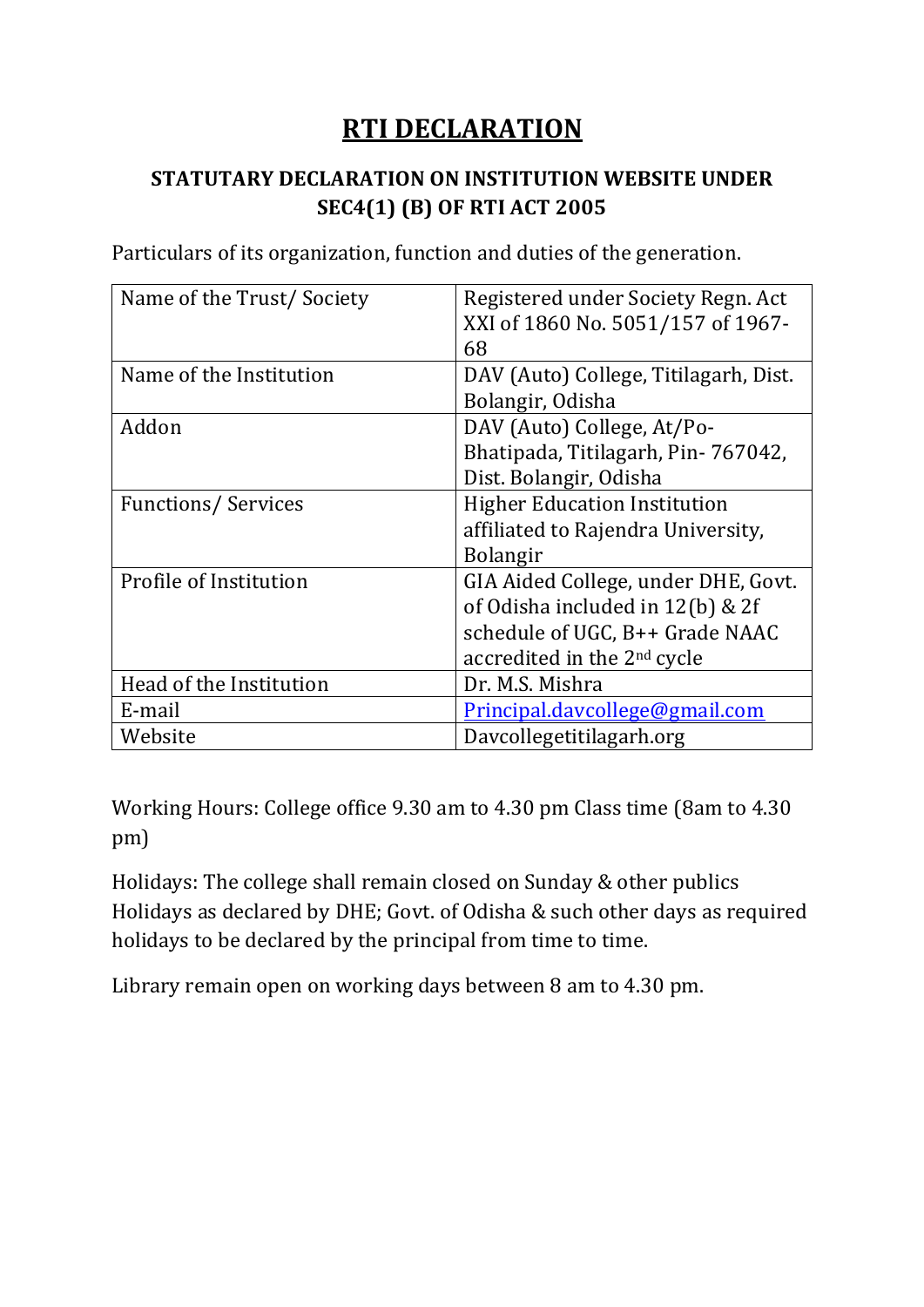## **Courses Offered**

### **Under Graduate Programme: -**

| 1                       | <b>B.A. Economics</b>         |
|-------------------------|-------------------------------|
| $\overline{2}$          | <b>B.A. Pol Science</b>       |
| 3                       | B.A. History                  |
| $\overline{\mathbf{4}}$ | B.A. Odia                     |
| 5                       | B.A. Hindi                    |
| 6                       | <b>B.A.</b> Sanskrit          |
| 7                       | <b>B.A. Education</b>         |
| 8                       | B.A. English                  |
| 9                       | <b>B.A. Philosophy</b>        |
| 10                      | <b>B.Sc. Physics</b>          |
| 11                      | <b>B.Sc. Chemistry</b>        |
| 12                      | <b>B.Sc. Mathematics</b>      |
| 13                      | <b>B.Sc. Computer Science</b> |
| 14                      | B.Sc. Zoology                 |
| 15                      | <b>B.Sc. Botany</b>           |
| 16                      | B. Com                        |

# **Post Graduate Courses – Self Financing**

|           | M.Sc. Chemistry         |
|-----------|-------------------------|
| ၊ ၇       | M.Sc. Political Science |
| ר ו<br>J. | M.A. Odia               |